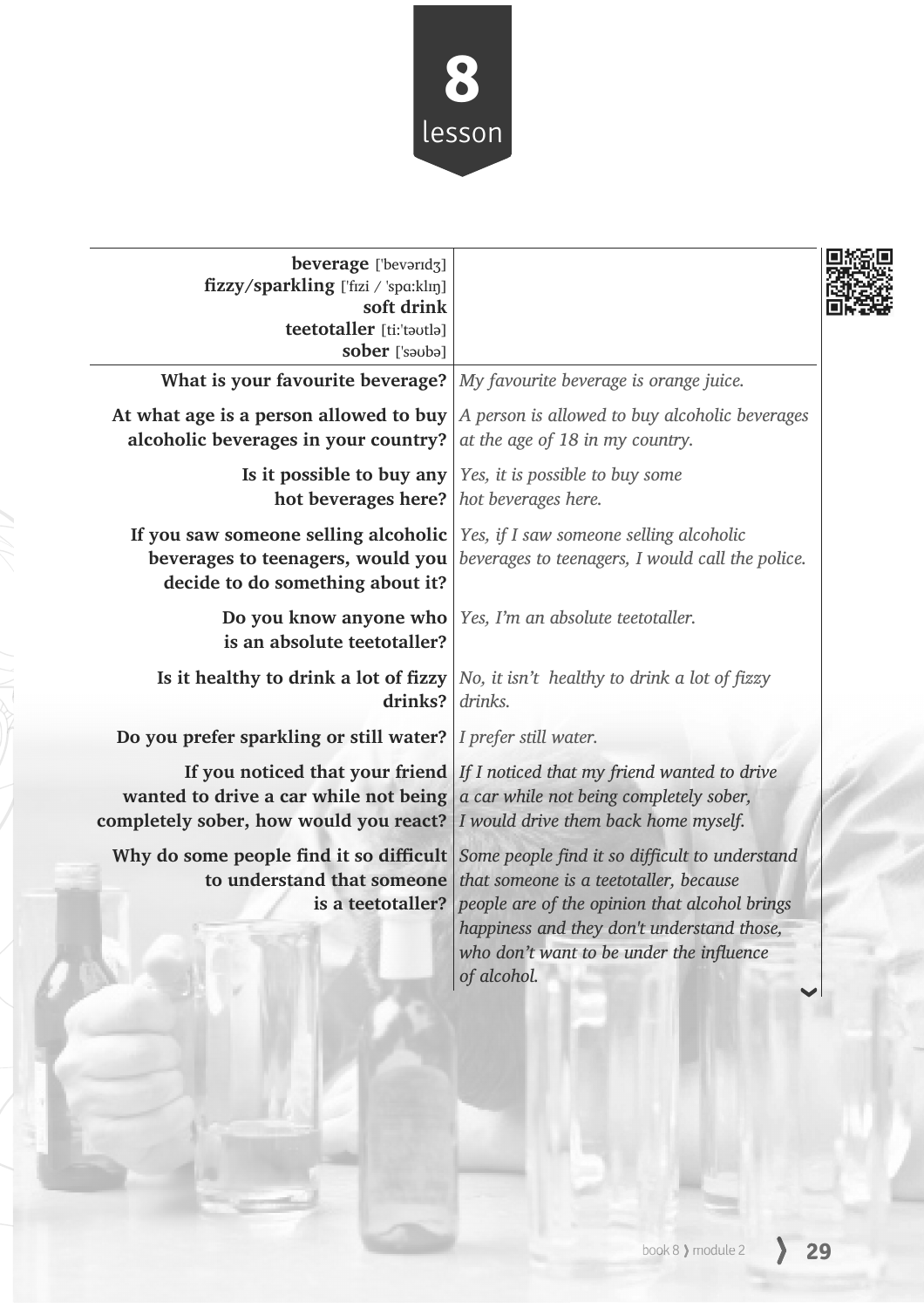

| <b>throughout your wedding party, what</b> $ $ wedding party, I wouldn't try to persuade<br>would you think? Would you try to<br>persuade them to have a drink? | If your best friend stayed sober $ $ If my best friend stayed sober throughout my<br>them to have a drink and I would think they<br>might not be feeling very well.                                |  |
|-----------------------------------------------------------------------------------------------------------------------------------------------------------------|----------------------------------------------------------------------------------------------------------------------------------------------------------------------------------------------------|--|
| decide to be teetotallers?                                                                                                                                      | Why do you think people $ I \text{ think people decide to be tetotallers because }$<br>they don't like the taste of alcohol.                                                                       |  |
| What are the most popular soft<br>drinks in your country?                                                                                                       | Coca-cola, Fanta and Sprite are the most<br>popular soft drinks in my country.                                                                                                                     |  |
| When you have a car crash, is it easy to<br>make a sober assessment of<br>the situation?                                                                        | No, when you have a car crash, it isn't easy<br>to make a sober assessment of the situation.                                                                                                       |  |
| sober reflection he decided not to lend<br>you money, what would he mean?                                                                                       | If a friend of yours told you that on $ $ If a friend of mine told me that on sober<br>reflection he decided not to lend me money,<br>it would mean that they had considered it very<br>seriously. |  |
| wino ['wamau]<br>municipal police [mju'nɪsɪpl pə'li:s]<br>drunk tank ['drʌŋk 'tæŋk]<br><b>bad load</b> ['bæd 'laud]<br>on a booze [pn ə bu:z]                   |                                                                                                                                                                                                    |  |
| Are winos a problem in your country?                                                                                                                            | Yes, winos are a problem in my country.                                                                                                                                                            |  |
| do with winos in some countries?                                                                                                                                | What do the municipal police often $ In$ some countries the municipal police often<br>take winos to drunk tanks.                                                                                   |  |
| be taken to drunk tanks?                                                                                                                                        | <b>Do you think that winos should</b> $\vert$ <i>No, I don't think winos should be taken</i><br>to drunk tanks. I think the municipal police<br>should help them get home.                         |  |
| Is becoming a wino a matter of choice<br>or some other circumstances?                                                                                           | It's difficult to say. I think becoming a wino<br>is a matter of choice. Although I can think<br>of other circumstances which might influence<br>it.                                               |  |
| How would you refer to a drunk person<br>using informal language?                                                                                               | Using informal language I would refer to<br>a drunk person by calling him a bad load.                                                                                                              |  |
| might happen?                                                                                                                                                   | If you came to work on a booze what   If I came to work on a booze, my boss might<br>dismiss me.                                                                                                   |  |
| What do you think about parents who $ $ Parents who let their children go out on<br>let their children go out on a booze?                                       | a booze are irresponsible.                                                                                                                                                                         |  |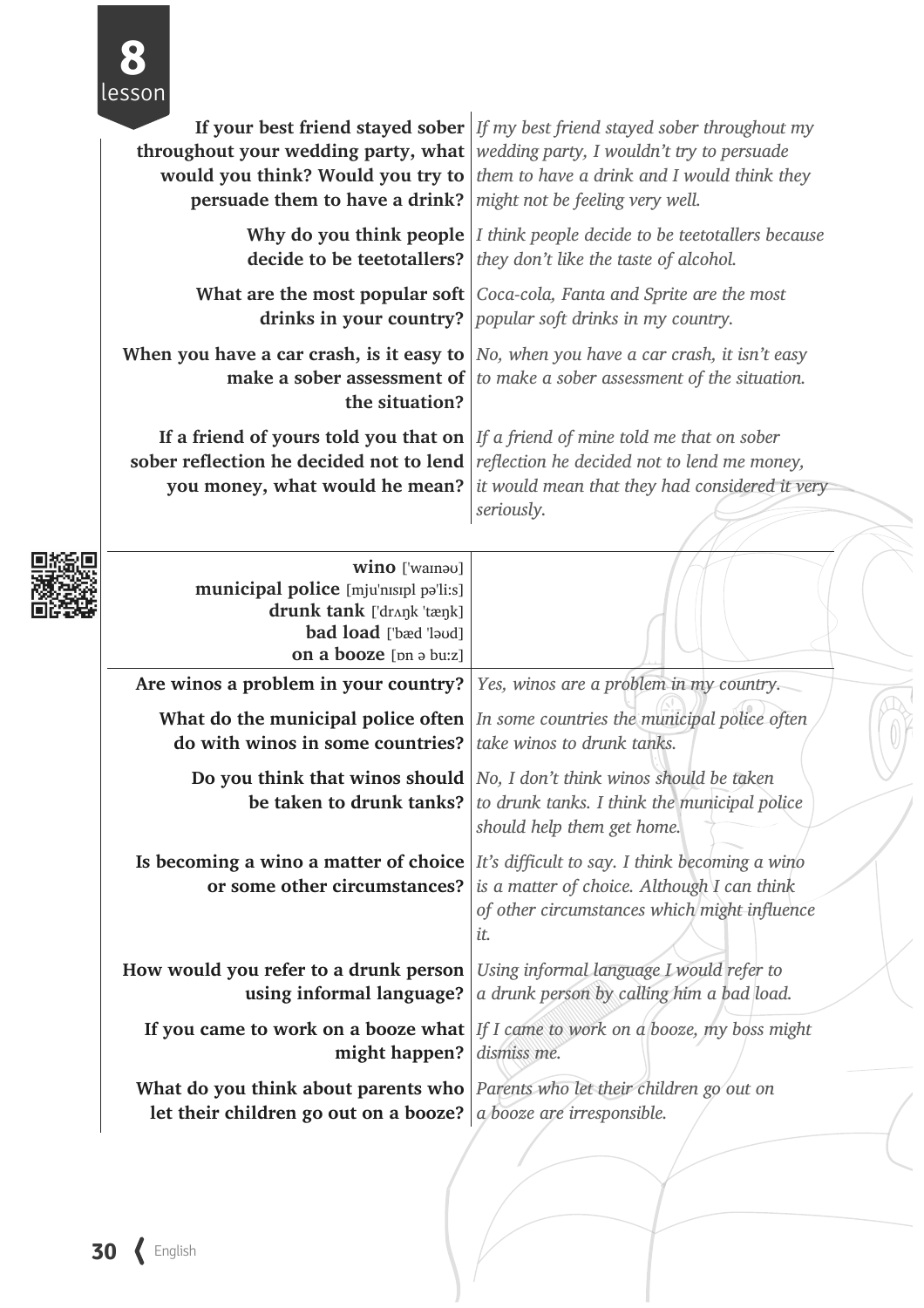

| intoxicated [m'tpksikeitid]<br>wasted ['weistid]<br>tipsy ['tɪpsi]<br>hangover ['hænavva]<br>drunkard ['drʌŋkəd]<br>strike off                                                         |                                                                                                                                                                                        |  |
|----------------------------------------------------------------------------------------------------------------------------------------------------------------------------------------|----------------------------------------------------------------------------------------------------------------------------------------------------------------------------------------|--|
| If you were caught by the police driving $ $ If I were caught by the police driving while<br>while intoxicated, what would happen intoxicated, my driver's license would be<br>to you? | taken away from me.                                                                                                                                                                    |  |
| an appropriate punishment for a doctor<br>who performed an operation on<br>a patient while intoxicated?                                                                                | <b>What do you think would be</b> $\vert$ <i>I think a strike off would be an appropriate</i><br>punishment for a doctor who performed<br>an operation on a patient while intoxicated. |  |
| Why do people get wasted?                                                                                                                                                              | People get wasted because they don't know<br>when they should stop drinking.                                                                                                           |  |
| If your teacher told your parents that<br>you came to school completely wasted,<br>how would they react?                                                                               | If my teacher told my parents that I came<br>to school completely wasted, they would try<br>to talk to me and definitely ban me from<br>going out.                                     |  |
| How can you tell that a person<br>is on a booze?                                                                                                                                       | You can tell that a person is on<br>a booze when they are wasted.                                                                                                                      |  |
| Did you ever come back home<br>completely wasted when you were<br>a teenager? What did your parents say?                                                                               | Yes, I came back home completely wasted<br>when I was a teenager. My parents let me<br>sleep, however the next day they gave me<br>a long talk about responsibility.                   |  |
| to get a little tipsy?                                                                                                                                                                 | <b>Do you often drink alcohol</b> $\lfloor No, I \right]$ don't drink alcohol to get a little tipsy.                                                                                   |  |
| Is it acceptable if parents allow<br>a 15-year-old child to get a little tipsy<br>on such occasions like a New Year's Eve<br>or wedding party?                                         | No, it isn't acceptable if parents allow<br>a 15-year-old child to get a little tipsy<br>on such occasions like a New Year's Eve<br>or wedding party.                                  |  |
| How do people feel when<br>they have a hangover?                                                                                                                                       | When people have a hangover they feel thirsty<br>and have a horrible headache.                                                                                                         |  |
| What is the best way to cure<br>a hangover?                                                                                                                                            | The best way to cure a hangover is drinking<br>a lot of water and resting.                                                                                                             |  |
| What is the difference in the speaker's<br>attitude when calling somebody<br>a drunkard and a wino?                                                                                    | The difference in the speaker's attitude when<br>calling somebody a drunkard is negative,<br>whereas when calling someone a wino it's<br>a little more positive.                       |  |
| If you had a terrible hangover and your<br>next-door neighbour kept playing the<br>piano, how would you deal with it?                                                                  | If I had a terrible hangover and my next-door<br>neighbour kept playing the piano, I would use<br>earplugs.                                                                            |  |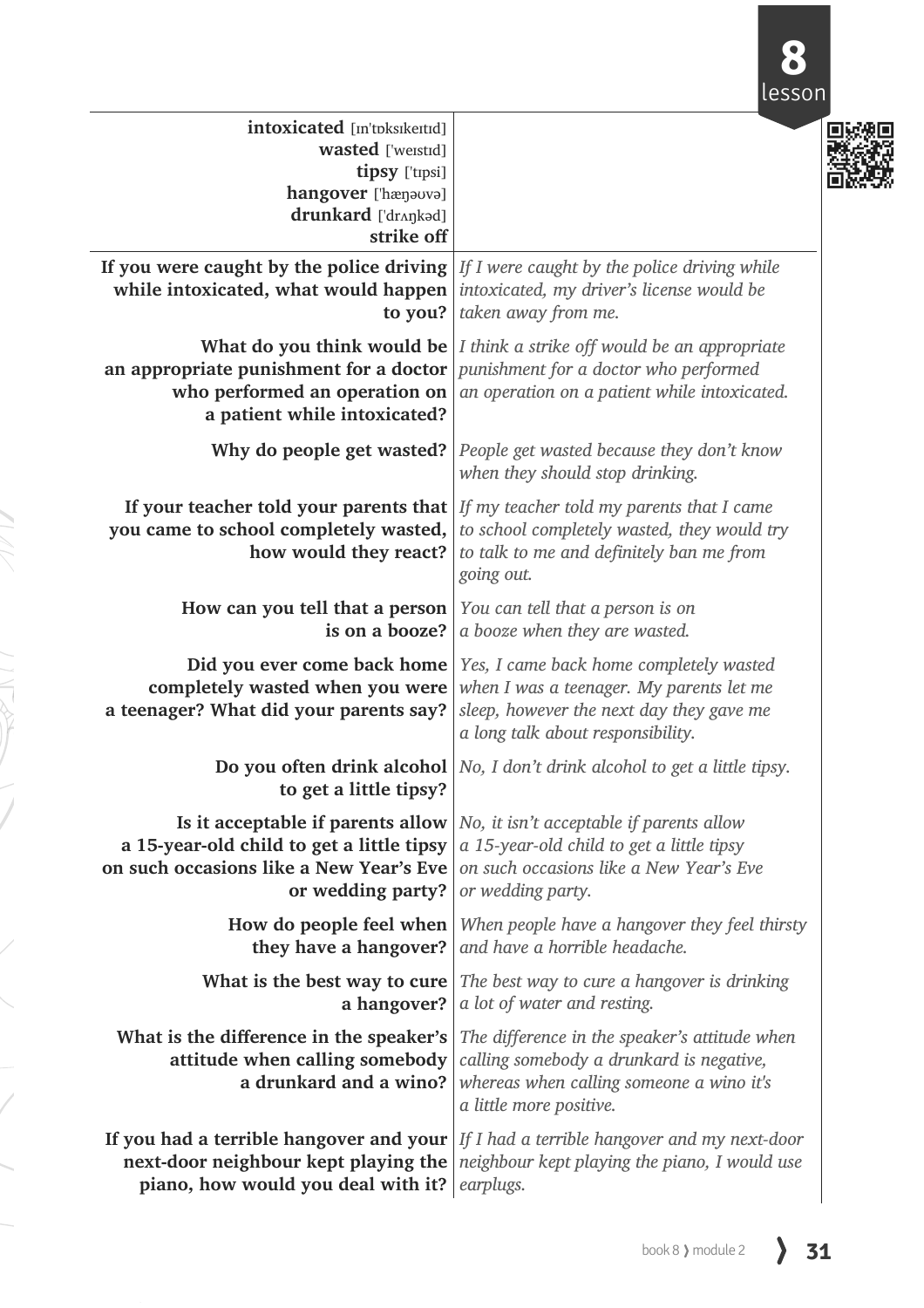

|  | pub crawl ['pʌb krɔ:l]                                                             |                                                                                             |
|--|------------------------------------------------------------------------------------|---------------------------------------------------------------------------------------------|
|  | drink like a fish                                                                  |                                                                                             |
|  | eat like a horse<br>eat like a bird                                                |                                                                                             |
|  | smoke like a chimney ['tʃɪmni]                                                     |                                                                                             |
|  |                                                                                    |                                                                                             |
|  |                                                                                    | What kind of people in your country $ In \, my \, country \, I$ would say that singles were |
|  |                                                                                    | <b>would you say were the most frequent</b> the most frequent visitors to pubs because they |
|  | visitors to pubs? Why?                                                             | are looking for company there.                                                              |
|  | If somebody drinks like a fish,                                                    | If somebody drinks like a fish, they aren't                                                 |
|  | are they usually invited to parties?                                               | usually invited to parties.                                                                 |
|  | Have you ever gone on a pub-crawl?                                                 | Yes, I sometimes go on a pub-crawl                                                          |
|  | Why?                                                                               | to see what is happening where.                                                             |
|  |                                                                                    |                                                                                             |
|  | Is going on a pub-crawl popular among   Yes, going on a pub-crawl is popular among |                                                                                             |
|  | young people in your country? Why?                                                 | young people in my country, because young                                                   |
|  |                                                                                    | people like to paint the town red.                                                          |
|  |                                                                                    | <b>Why do you think some</b> $I$ think some children eat like horses                        |
|  | <b>children eat like horses?</b> because they are growing.                         |                                                                                             |
|  |                                                                                    |                                                                                             |
|  |                                                                                    | <b>When you see a person who eats like</b>   Yes, when I see a person who eats like a horse |
|  | a horse and still manages to have                                                  | and still manages to have a perfect figure,                                                 |
|  | a perfect figure, do you feel a bit                                                | I feel a bit jealous.                                                                       |
|  | jealous?                                                                           |                                                                                             |
|  |                                                                                    |                                                                                             |
|  |                                                                                    | <b>Do any of your friends or relations</b>   Yes, my grandma smokes like a chimney.         |
|  | smoke like a chimney?                                                              |                                                                                             |
|  |                                                                                    | What might be the consequences Lung cancer might be the consequence                         |
|  | of smoking like a chimney?                                                         | of smoking like a chimney.                                                                  |
|  |                                                                                    |                                                                                             |
|  |                                                                                    |                                                                                             |
|  |                                                                                    |                                                                                             |



**Do the exercises on the Internet platform!**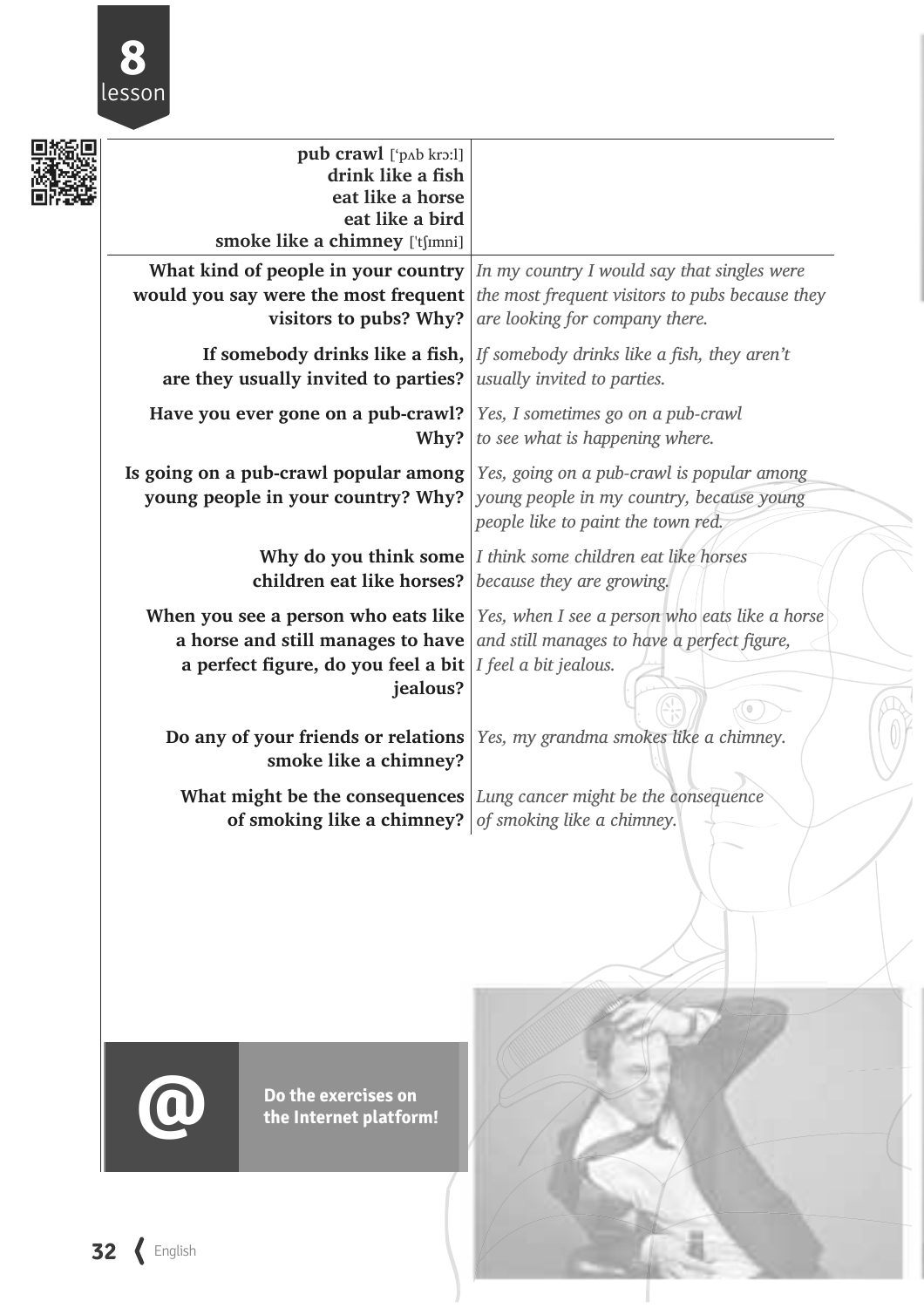

- 1. What is the attitude towards alcohol and alcoholics in certain societies? Try to make comparisons.
- 2. Do you know of any religious communities which forbid the drinking of alcohol? Why do you think it is so?
- 3. Can you briefly describe the influence of alcoholism on family life?

#### **Adult Children of Alcoholics (ACOA) Syndrome**

What do you think when you see or talk to a wino? How often do you get tipsy? Have you ever got completely wasted? Many people's responses to these questions would have a somehow positive and amusing connotation. Some of them would take pride in the fact they suffered from a dreadful hangover the day after they had got totally drunk. Others would be really enthusiastic about being intoxicated. Many would consider winos funny chaps.

When looking at a boozer with a grin on our face, do we ever think of the consequences of how being 'blind' impacts the lives of alcoholics and their families? Do we realise that the influence frequently stretches from childhood to adulthood? Can we imagine what it's like to grow up in a family affected by drinking? Last but not least, do we understand that someone's inability to be a responsible parent might often be a result of being an 'adult child of an alcoholic'?

Being impaired by ACOA syndrome is a very tough burden to bear and difficult to fight unless you are provided with the appropriate psychological assistance. People affected by ACOA syndrome will seldom assign their behavioural problems to the prevalence of booze at home. Since they tend to judge themselves harshly and have developed low self-esteem, they will rather connect their mood swings and dysfunctional relationships with their character flaws.

> connotation [kpna'terfn] dreadful ['dredfl] **chap**  $[t$  $[exp]$ **burden** ['bɜ:dn]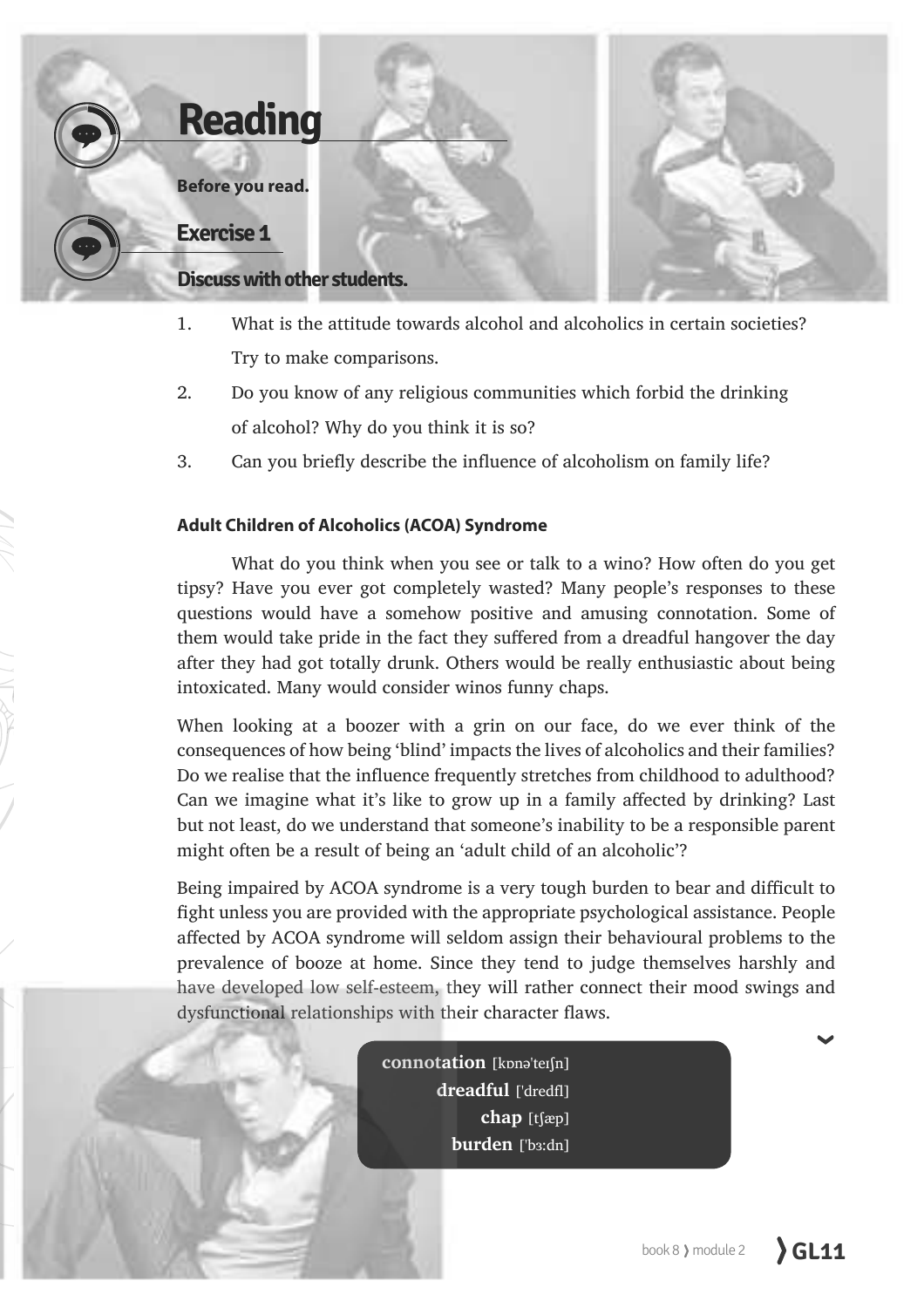How can you recognise if you are an ACOA type? Some typical characteristics have already been mentioned: relationship problems, melancholy with a tendency of being depressed, impaired self-worth and a cruel opinion of yourself. You should seek professional help if some of these emerge as well: you take any form of criticism badly and you have a serious lack of confidence in you own abilities and tend to depend on others. Most ACOA types will repeatedly victimise themselves. Sometimes these problems will take a very dangerous form. People afraid of being criticised seek approval and in order to win it they may often pretend to be someone else. This, in turn, may develop into another grave disorder called Impostor Syndrome.

«««««««««««««««««««««««««««««««««

«««««««««««««««««««««««««««««««««

# **Exercise 2**

#### **Find the expressions in the text which mean:**

- a) to be under influence of alcohol  $[5]$
- b) a drunk person or a person with a drinking problem  $[3]$
- «««««««««««««««««««««««««««««««««
- c) alcohol  $[1]$



# **Exercise 3**

#### **Give the synonym for these words.**

| 1.          | load, anxiety     |  |
|-------------|-------------------|--|
| 2.          | value, admiration |  |
| 3.          | connect           |  |
| $\mathbf 4$ | answer            |  |
| 5.          | meaning           |  |
| 6.          | severely          |  |
| 7.          | fault, defect     |  |
| 8.          | imitator          |  |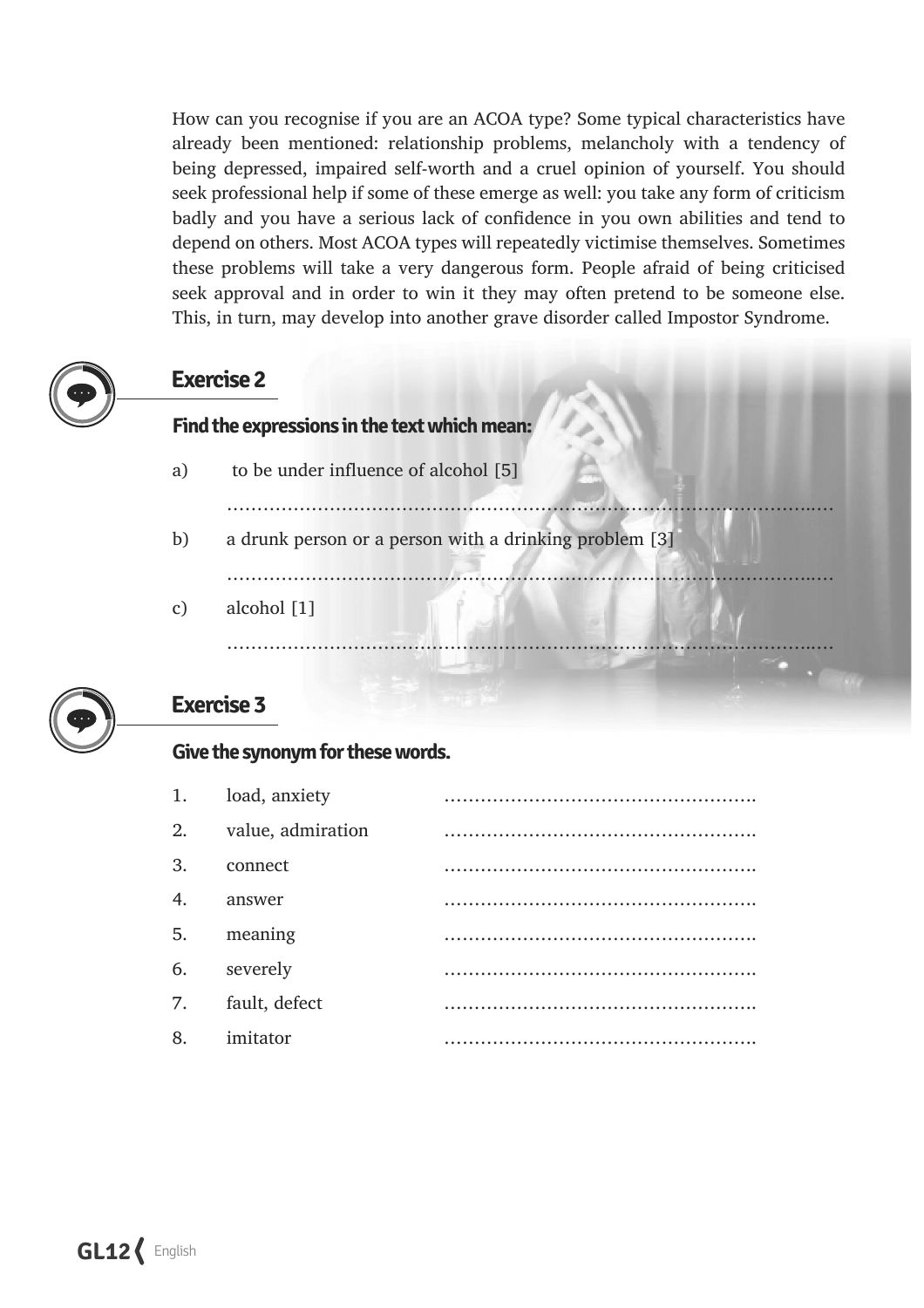# **Exercise 4**

**Find the word or phrase in the text which means.**

1. the fact that something is common and easily available

««««««««««««««««««««««

2. inferiority complex

««««««««««««««««««««««

- 3. suffering from a headache or the nausea the day after drinking ««««««««««««««««««««««
- 4. a friendly way to speak about a man

««««««««««««««««««««««

5. synonym of defective, damaged ««««««««««««««««««««««



# **Exercise 5**

#### **Match the words from each column to create correct and meaningful phrases.**

| 1.  | seek          | assistance   |
|-----|---------------|--------------|
| 2.  | get           | relationship |
| 3.  | self          | tipsy        |
| 4.  | character     | worth        |
| 5.  | psychological | approval     |
| 6.  | funny         | harshly      |
| 7.  | take          | swing        |
| 8.  | judge         | chap         |
| 9.  | mood          | flaw         |
| 10. | dysfunctional | criticism    |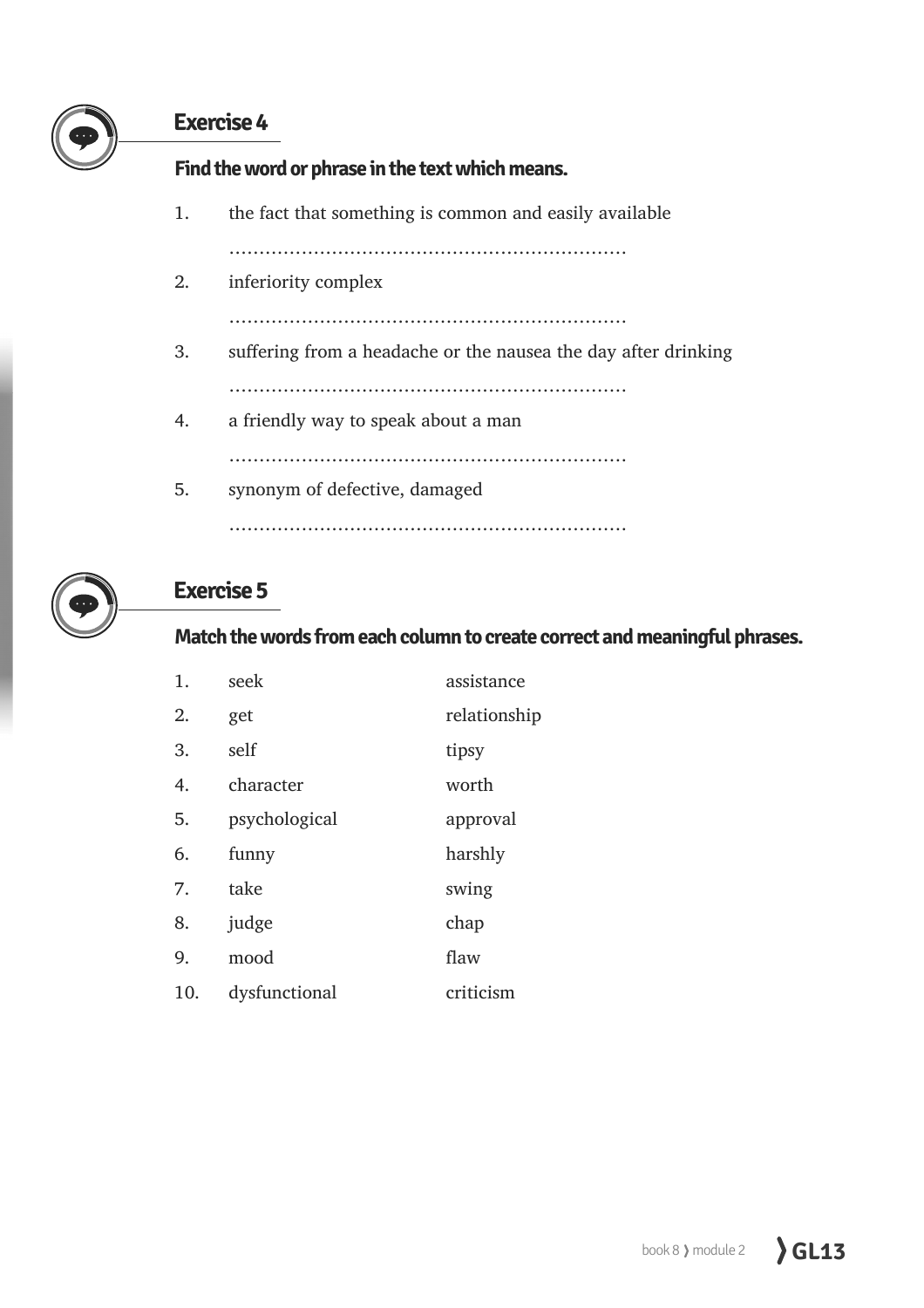

# **Exercise 6**

### **Decide whether the sentence is true [T] or false [F].**

- 1. Some people consider getting tipsy amusing.  $[T/F]$
- 2. The consequences of having an alcoholic in a family may affect adults.  $[T/F]$
- 3. Adult Children of Alcoholics never have any relationship problems.  $[T/F]$
- 4. ACOA types always make great parents.  $[T/F]$
- 5. Some people affected by the ACOA syndrome don't connect their behavioural problems with alcoholism at home.  $[T/F]$
- 6. People with the ACOA syndrome will often seek approval from others.  $[T/F]$
- 7. Adult Children of Alcoholics are severe judges of themselves.  $[T/F]$
- 8. In case of a failure Adult Children of Alcoholics tend to accuse themselves rather than others.  $[T/F]$

| <b>Notes</b> |
|--------------|
|--------------|

**GL14** English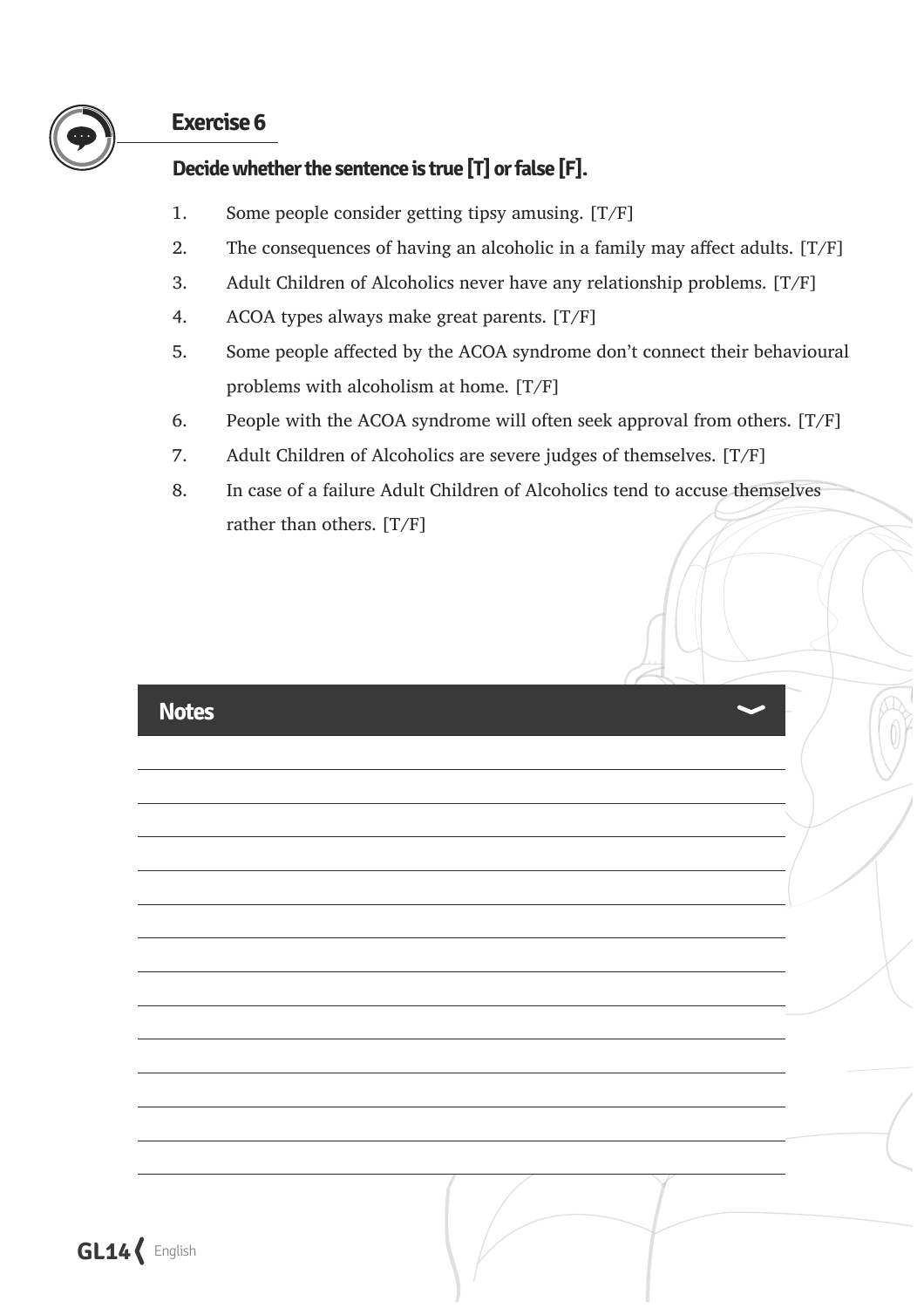# **Grammar and lexical part**

abc

# **Exercise 1**

#### **Give the opposite of the word.**

| 1. | food                   |  |
|----|------------------------|--|
| 2. | fresh (e.g. bread)     |  |
| 3. | fresh $(e.g.$ milk)    |  |
| 4. | drunk, wasted or tipsy |  |
| 5. | drunkard               |  |
| 6. | alcoholic drink        |  |

# **Exercise 2**

#### **Decide which sentences have errors and correct them.**

- 1. Your son looks underweight, you'd better feed him out.
- 2. You will never lose weight if you continue to pig up on all those cakes and pies.
- 3. The state's attorney wouldn't have been struck away, if he had managed to stop drinking at work.
- 4. It's weird: she eats like a mouse but she is still overweight.
- 5. Peanuts are not the best choice to snack in with gin and tonic  $-$  cheese would work much better.
- 6. At the conference light refreshments were served during the break and dinner followed the last presentation.
- 7. Didn't you enjoy the meal? You sat at the table just picking with your dinner.
- 8. Cooking shows also known as Cookery Programs became popular when celebrities decided to host them.